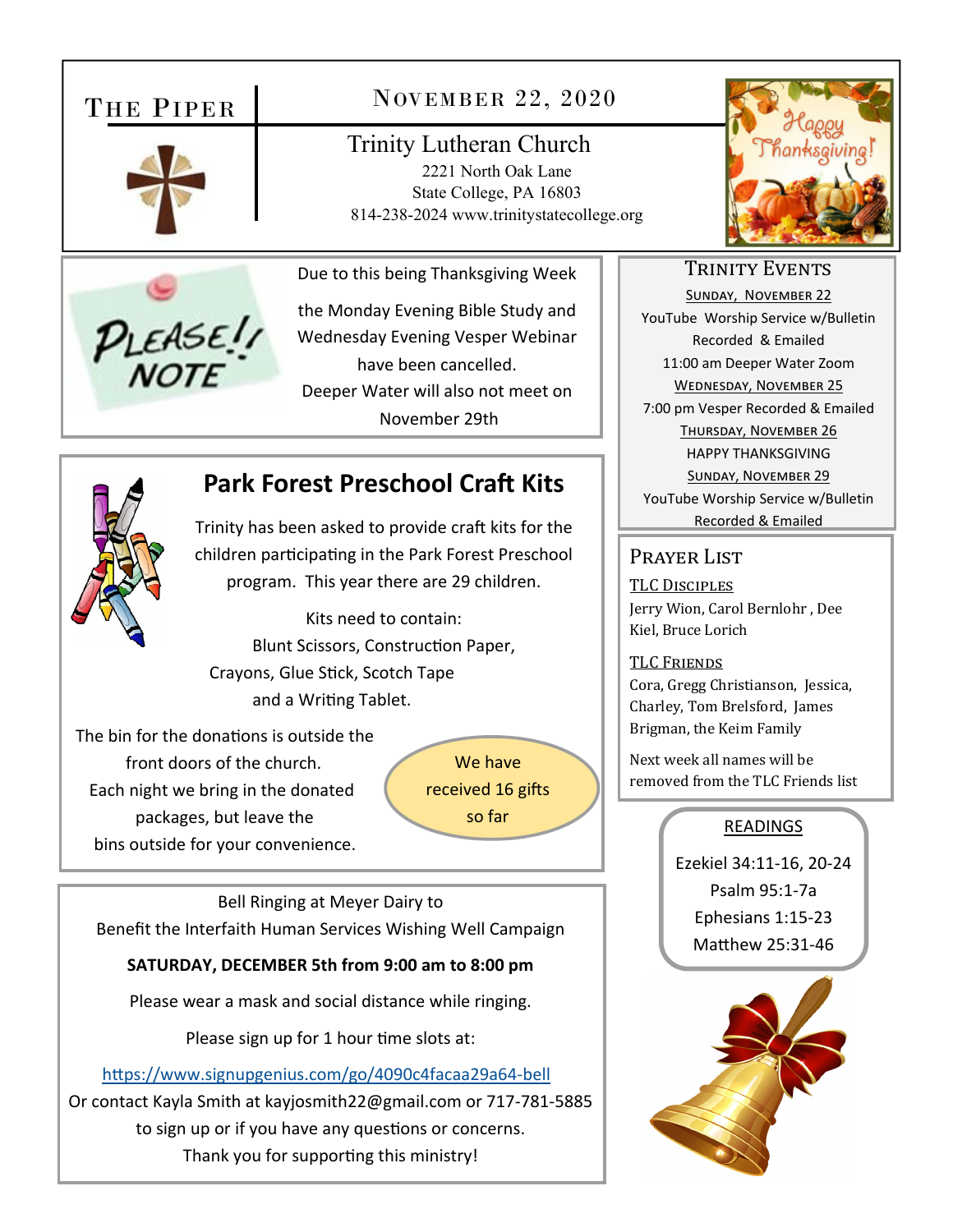#### DECEMBER BIRTHDAYS

| Cassandra Richards     | 3  |
|------------------------|----|
| Peggy McCabe           | 6  |
| Mary Lou Kiel          | 7  |
| <b>Eleanor Frey</b>    | 8  |
| Sylvia Musheno         | 8  |
| Anthony Garritano      | 10 |
| Noah Lichtig           | 10 |
| <b>Alison Wolff</b>    | 10 |
| Alden Taverno          | 12 |
| Neil Kimerer           | 13 |
| Dante McLaughlin       | 14 |
| Benjamin Stout         | 17 |
| <b>Matthew Poehner</b> | 18 |
| Chad Trout             | 19 |
| <b>Timothy Wenrich</b> | 19 |
| <b>Ronald Porter</b>   | 20 |
| Abby Lichtig           | 21 |
| <b>Barbara Trout</b>   | 21 |
| Lisa Cowan             | 23 |
| Sharon Miller          | 24 |
| <b>Beth Robbins</b>    | 25 |
| Elena Wenrich          | 25 |
| Joan Piper             | 26 |
| Rachael Taverno        | 28 |
| John Terrill           | 28 |
| Kayla Smith            | 30 |
| Jorja Petrey           | 30 |
|                        |    |



# **PTBA 15th Annual Winter Clothing Drive**

The Patton Twp Business Association is collecting **New or Gently Used** winter coats, winter boots, scarves, gloves & hats for the

### **BURROWES STREET YOUTH HAVEN**

as part of the Center County Youth Service Bureau (YSB) in State College for boys and girls between the ages of 12‐18.

> Donations will be collected until Friday, December 21st, 2020

The box for donations is outside the front doors of the church. All donations are brought in at night but the box remains outside for everyone's convenience.

## **LAST WEEK to subscribe or renew Living Lutheran Magazine**

Time to renew your Living Lutheran Magazine Subscription

The cost this year is the same as last year - \$11.00

I will need to know if you plan to renew your subscription by Sunday, November 22nd.

# TRINITY LUTHERAN CHURCH

### **COUNCIL**

JULY 2019 - JUNE 2022

#### EXECUTIVE TEAM

John Fryer, President (chenita@earthlink.net) Carol Smith, Vice President (piffy1957@gmail.com)

Laurette Gonet, Secretary (Laurette.Gonet@gmail.com)

#### CHURCH PROPERTIES TEAM

Jay Aubuchon (jayaubuchon@gmail.com) Bob Coyle (bcoyle63@gmail.com)

#### MEMBERS AT LARGE

Kayla Smith (kayjosmith22@gmail.com) Sue Glad (gladsam@comcast.net) Elaine Burn (ejb559@comcast.net) Sue Ellen Krupa (sekrupa77@gmail.com)

#### FINANCIAL TEAM

Christy Bartley, Treasurer (bartleychristy49@gmail.com) Debbie Fryer, Financial Secretary (debbieconrad19522@yahoo.com)

### **STAFF**

Pastor Ronald C. Miller, Jr. tlcrevron@comcast.net

 Beth Robbins Office Administrator tlcoffice2@comcast.net

Barbara Roberts, Pianist barbroberts1960@gmail.com

Brian Woodland, Custodian oppgrade9@yahoo.com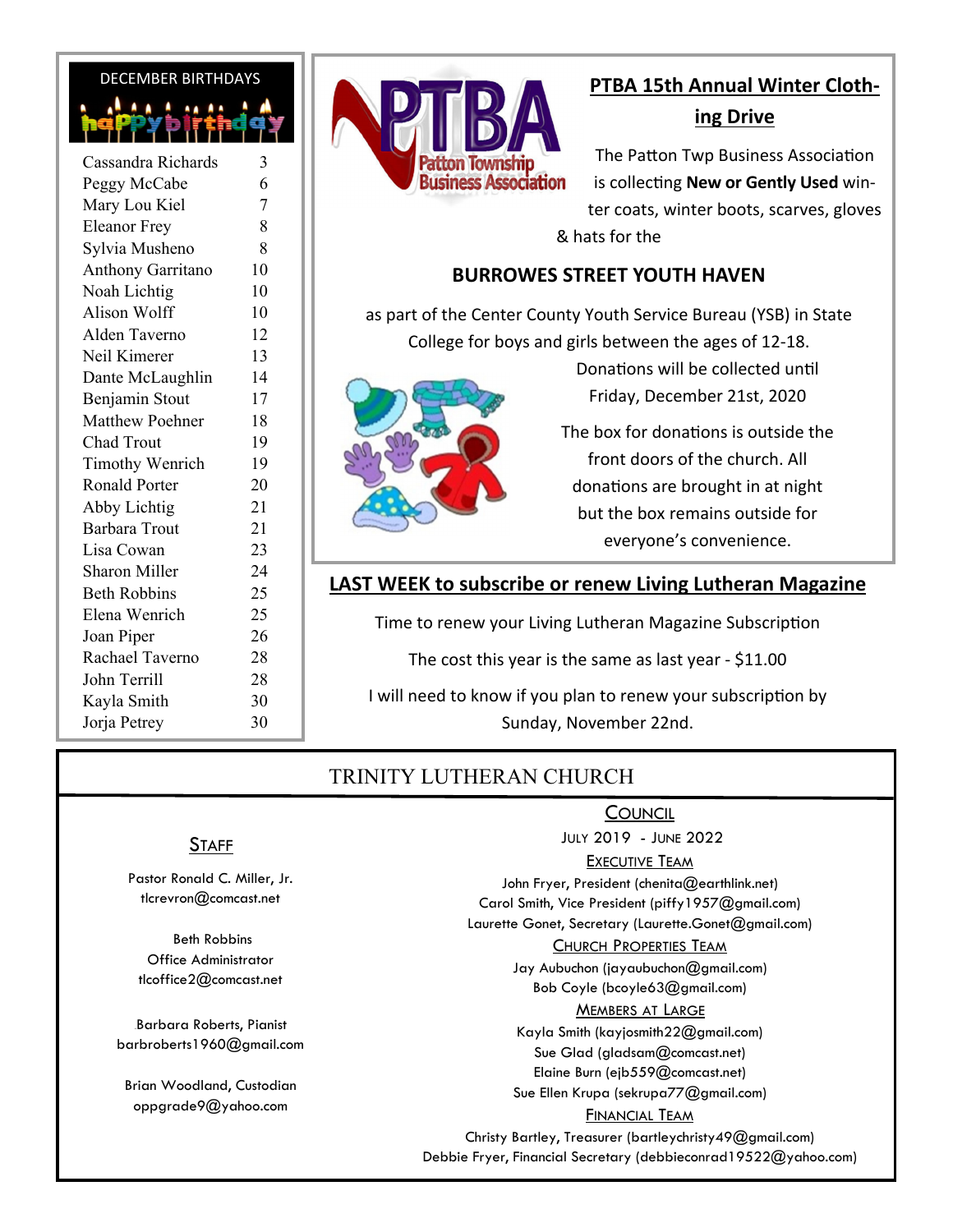# *From the Pastor's Desk*

Dear Beloved of God,

As we come to the end of the calendar year with December, we come to the end of the Liturgical Year in November, just before Thanksgiving Day. This Sunday, November 22, marks the end of the year for our liturgical observances. As is often the case, the Scripture readings selected point to the "end times," not to frighten or distract us, to the contrary, such passages give us hope for the future. The end times are about, among other things, the return of Jesus as our King to usher in his eternal rule. For people of faith, such turn of events is the reason for our hope and motivation for seeking to contribute in positive ways to others in particular and life in general.

The Gospel Reading for today is the Parable of the Sheep and the Goats. Each is just for their natural inclinations. Sheep, as the story goes, care for others; goats, on the other hand, care primarily for themselves. Jesus reminds us that our faith makes us sheep, not doing good works to earn admission into heaven, but rather good works reflect that faith that God has invest in us.

Furthermore, we are not limited to our past. At times we may live as goats but with the inspiration of the Holy Spirit, we can learn to become sheep. It has to do with our view of God and understanding about how human nature can change.

To that end, here is a story about "Overcoming Obstacles: What Oprah Winfrey Learned From Her Childhood of Abuse," by Elizabeth Street, in Parenting.

*This is one in a* series of profiles *on famous people who overcame* incredible obstacles*,* failed many times *or defied grim odds in order to succeed.*

She was born to a single teenage mother on welfare in rural Mississippi. She felt unwanted and was shuttled back and forth from her grandmother to her mother and then to her father by the time she was 14. She lived in poverty and suffered abuse for years. This does not sound like the beginnings of a media mogul who would go on to own a cable network and become one of America's most influential people and the first African-American billionaire, and yet it is.

In fact, Oprah had to overcome many challenges and obstacles before achieving the success she enjoys today. She began life on a small farm in Mississippi where her strict grandmother raised her. "I was beaten regularly," she told David Letterman during a lecture series at Ball State University. She recalled a time that her grandmother punished her for putting her fingers in a bucket of water she had retrieved from the well. "She whipped me so badly that I had welts on my back and the welts would bleed," she said, which then stained her good Sunday dress. "So then I got another whipping for getting blood on the dress." She was also lonely much of the time and due to her family's poverty, conditions were poor. But her grandmother taught her to read before she was three years old and she still recalls the positive reception she received when she recited Bible verses at her grandmother's church. The sense of approval and acceptance she felt after speaking to the congregation stayed with her and influenced her future career choices.

At six years old, Oprah went to live with her mother in Milwaukee, Wisconsin. Since her mother worked long hours as a maid, Oprah was neglected. At nine years old, she was left in the care of her 19 -year-old cousin who raped her. She continued to suffer sexual abuse from other relatives, including her mother's boyfriend, until she was 13 years old, when she ran away from home. At 14, she became pregnant (the baby died shortly after birth) and she moved in with her father in Tennessee.